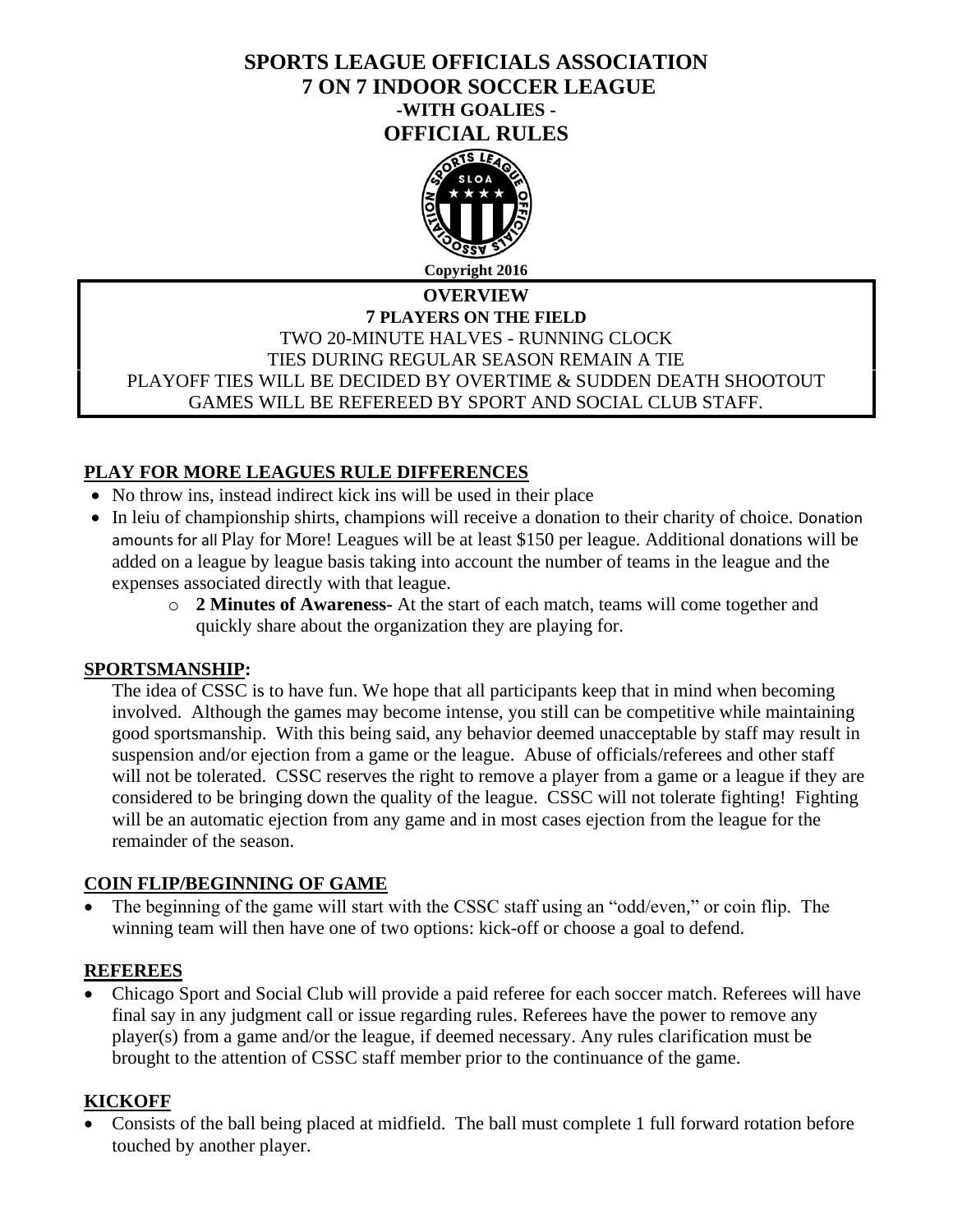# **CO-ED RULES AND TEAM SIZE**

• Each team shall field 7 players on the field at one time. 7 players on the field (5 males/ 2 females). A maximum of 5 males are allowed on the field at any time. CSSC rules allow a team to play a legal game shorthanded with as few as 5 players, for corec a minimum of 1 female. Teams may have as many players on their roster as they want. All rosters must be finalized by the second week of the regular season. Players added after the second week that are not on the team roster/waiver will not be eligible for playoffs.

# **FORFEITS**

• Teams will have until 10 minutes past the designated start time to field a legal team. Shorthanded teams may play a legal game with a minimum of 5 players. Teams fielding less than 5 players or will receive a forfeit. *Exception: Teams may play a "legal game" with less than 5 players with the opposing teams consent. Teams who agree to play under these conditions will lose the option of receiving a forfiet win.* Teams may pick up non-roster players during the regular season in order to field a full team. Non-roster players will not be allowed during playoffs.

# **SUBSTITUTIONS**

• *Teams may substitute "on the fly."* There is no limit on the amount of substitutions per team/per game. \*NOTE in order to substitute a player the original player must be off the court/field before the new player enters the field of play. Any violation of this rule will result in a two-minute penalty where they must play a man down. During the course of the regular season teams are allowed to "pick up" players that are not on their roster in order to field a full team. In playoffs no non-roster players will be allowed to play.

# **TIME**

• Play will be divided into (2) 20 minute halves separated by a brief halftime. There will be a running clock maintained by the referee. The clock will stop only during time-outs and/or injuries.

# **TIE GAMES/SCORING**

• Regular season games ending in a tie score will be recorded as tie games. Sudden death will be used in the playoffs.

# **RULES**

- **GOALKEEPERS -** Teams will be allowed to have a designated goalkeeper.
- **THE GOAL BOX** A goal box will be marked off in front of each goal. All goal kicks will be taken from the goal box.
- **THE PENALTY ARCH -** A penalty ARCH will be marked off in front of each goal. This is the designated area where the goalkeeper will be allowed to play the ball with his/her hands.
- **YELLOW/RED CARDS** Yellow and Red cards will be issued to player for offenses deemed necessary by the referee. Thes offenses include but are not limited to: Unsportsmanlike conduct, Excessive Challenges.Physical Play, etc. If a yellow card is issued to a player it will result in a twominute penalty where the offending team will play down one player for two minutes or until a goal is scored against the offending team. If a red card is issued to a player that player will be ejected from the contest and their team will be assessed a 4 minute penalty where they will play down one player for four minutes or until two goals are scored against them. After the end of the penalty they may return to full strength, but the offending player cannot return to the game. Any player who is ejected is subject to an additional one game suspension. Two yellow cards in one contest is equivilent to a red card.
- **DIRECT KICKS** A direct kick will occur for any penalty unless the penalty has been specified as an indirect kick by the referee. The ball is to be placed at the point of the infraction. The ball will be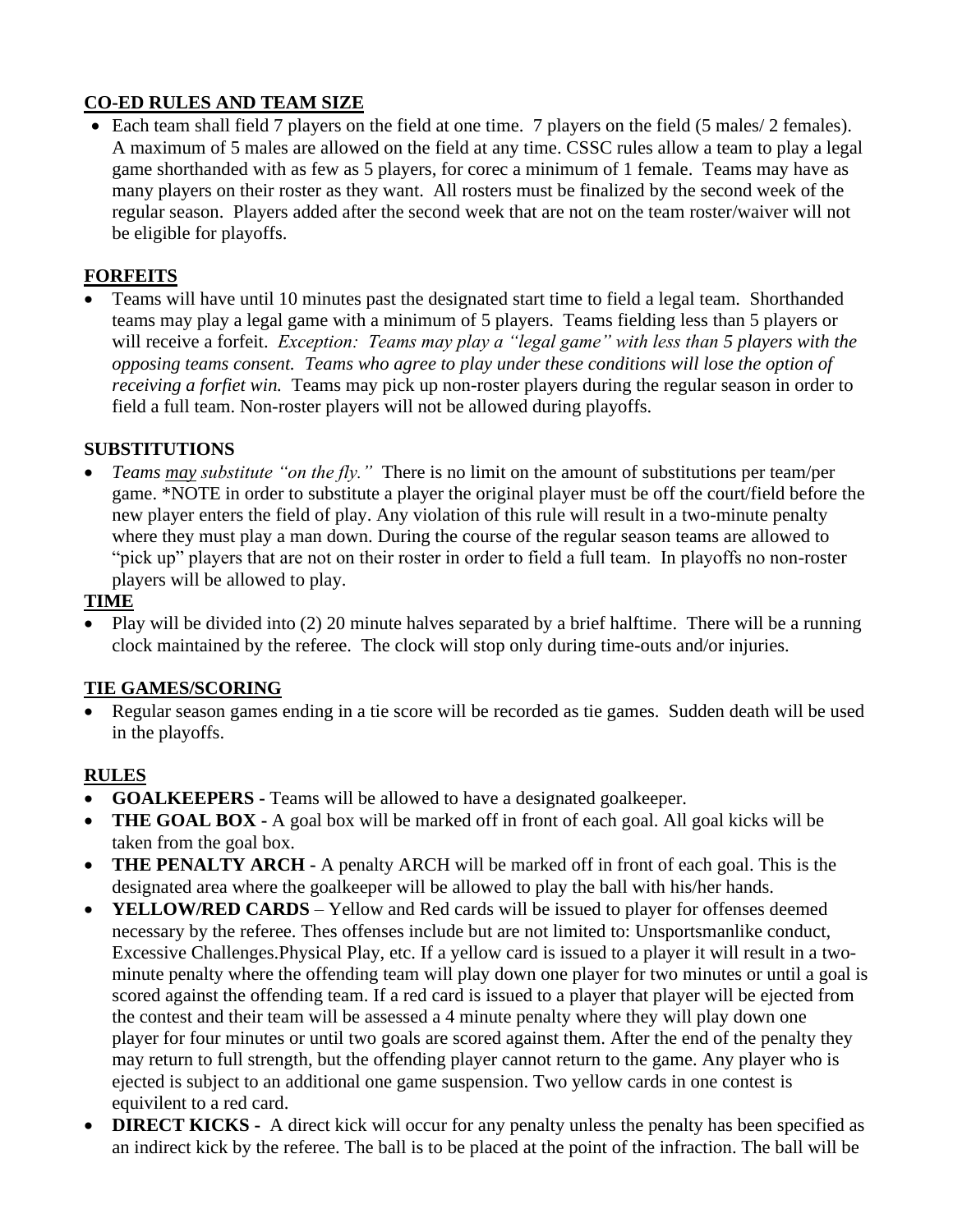put in play by any player on the affected team. No opposing player is allowed to be within 5 paces/yards of ball prior to kick. Goals may be scored on direct kicks. A direct kick is to follow these infractions: (1) Charging (2) Roughness (3) Handball (4) Dangerous play/kick (5) Slidetackle. Penalties incurred inside the goal box by the defense will result in a penalty kick from the marked penalty spot. Penalties incurred outside but within close proximity to the goal box will be kicked from the point of infraction. The defense must stand 5 paces/yards away from the point of infraction (where the ball is being kicked from).

- **FREE KICK** A team receives a **Free Kick** after stoppages other than when a Dropped Ball or Goalkeeper Throw-In is required. Before the team takes the Free Kick, the ball must be stationary. All opposing players are at least 15 feet from the spot of the Free Kick (or, if within 15 feet of the opponent's Goal, along the Goal Line). The spot of the Free Kick is that provided above, except:
	- (a) *Within Own Penalty Arch*: from any spot therein.
	- (b) *Within Opponent's Penalty Arch*: at the Free Kick Mark ("Top of the Arch").

(c) *Delayed Penalty*: (i) according to the ensuing stoppage, as normally administered, or (ii) in case the defending team obtains possession of the ball during play, at the spot of

the original offense.

(d) *Kick-In*: from the point on the Touch Line nearest where the ball crossed over the Perimeter Wall.

- (e) *Three-Line Violation*: from the offending team's Restart Mark.
- (f) *Superstructure Violation*: from the nearer Restart Mark.
- **INDIRECT KICKS** Indirect kicks will occur when: 1.) the goalkeeper touches the ball with his/her hands after it has been deliberately kicked to him/her by a teammate.
- **SLIDE TACKLING –** Slide tackleing will not be allowed. Intentional slide tackles will result in a direct kick being awarded to the opposing team at the point of the infraction. Multiple violations will result in yellow card to the offending player and possible ejection from the game (red card.)
- **OFFSIDE** A **Three-Line Violation** occurs when a player propels the ball in the air across the two Red Lines and the Halfway Line toward the opponent's Goal without touching the Perimeter Wall, Another player, or a Referee on the field of play. After a violation the ball will be put back into play as a direct kick from the defender's front zone line.
- **OUT OF BOUNDS -** Anytime the ball goes over the glass or touches the netting/superstructure above the field of play, the ball is considered out-of-bounds. This is considered a turnover and the new offensive team will put the ball back into play from the spot where it hits the netting/superstructure.
- **FIGHTING** Fighting is not allowed and will **NOT** be tolerated. All parties involved in fighting will be subject to ejection from the game at the referees discretion and subject to ejection from the league at CSSC staff discretion.

# **STANDINGS**

Standings will be posted out at the league and online.

# **PLAYOFFS**

- Playoffs will follow the last week of regular season and will be single elimination.
- **SEEDING –** Teams will be seeded based upon a points system. Teams will be awarded 2 points for a win, 1 point for a tie, and 0 points for a loss. In most cases all teams will advance to playoffs as long as they are not in violation of the forfeit policy. **\*Note:** *In some situations the last ranked team in the league may not be eligible for playoffs. This will be decided on a league by league basis.*
- **PLAYOFF GAMES** Playoff games will follow the same format as the regular season. If teams are tied at the end of regulation time in the playoffs, sudden death will be used. A sudden death overtime will involve 4 men and 2 women from each team for a five-minute period. If neither team scores during the sudden death overtime period, there will be a penalty shootout.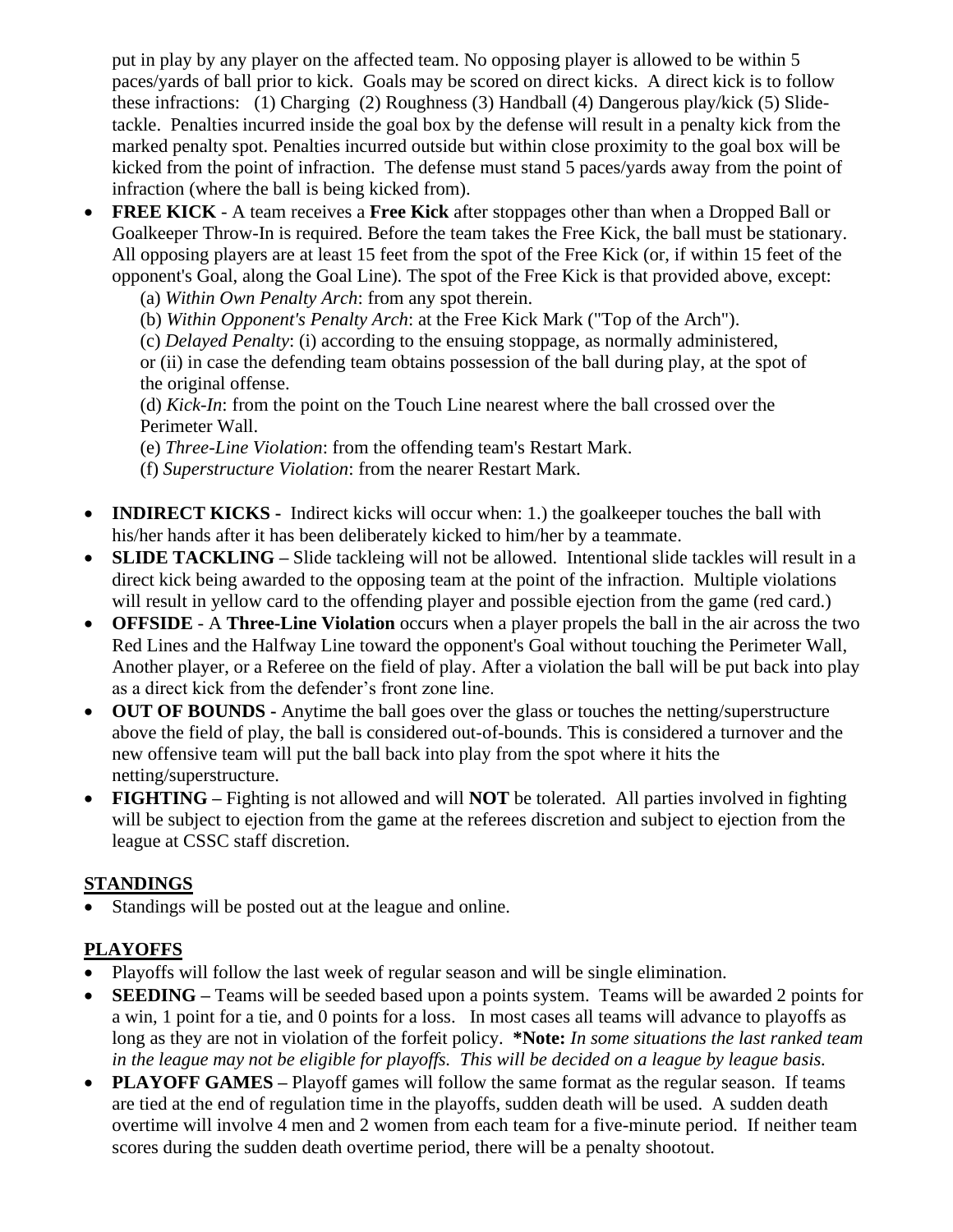#### **SHOOTOUT SPECIFICS:**

**1.** Each team selects 5 players - any player can be selected even if they are not playing at the end of regulation. A coin toss will decide which team shoots first. The referee will decide which goal to shoot. Shots will be placed and not dribbled.

**2.** Teams will take alternating direct penalty shots from the marked penalty spot. (No guy/ girl shooting order is necessary)

**3.** If tied after the 1<sup>st</sup> round, the 2nd round will be SUDDEN DEATH i.e. 1<sup>st</sup> player from Team A scores & 1st player from Team B misses - Team A wins. Players who shot in the  $1<sup>st</sup>$  shootout are not eligible to shoot again until all remaining players present have shot. If and when 1 team begins to utilize players for the second time, the other team may "recycle" players as well.

#### **LEAGUE POLICIES**

#### **GAMES:**

During the regular season one game will be played within time allotted. Games will be divided into (2) 20-minute halves with a brief half-time break. During the regular season, no overtime will be used. The clock runs continuously during the game. Each team is awarded 1 time-out per game.

#### **FORFEITS:**

If your team forfeits a match during the season, the following rules apply: **First Offense:** Loss of game. **Second Offense**: Loss of game and staff reserves the right to remove team from playoffs. **Third Offense**: Removal from the league

Any team that forfeits more than once also forfeits any guarantee or right to a certain number of guaranteed games.

If you know in advance that your team is going to forfeit a game, we encourage you to call our office, at 312.850.8196**,** so as to help us schedule your opponent a game. This does not mean that your team will not receive the loss as a forfeit.

Teams have until ten minutes past the designated start time to field a full squad (or the league minimum of players required according to rules). If at that time a team is unable to field a legal team, it will be up to the staff and the opposing captain to determine whether a team will receive a forfeit win or if a team will allow the opposing team to play a legal game with less than league minimum of players required according to the rules.

#### **STANDINGS:**

The updated standings will be posted weekly. The standings will be posted out at the league and on our website The standings will display each teams rank within its skill level. Rank is based on a points system. Teams will be awarded 2 points for a win, 1 point for a tie, and 0 points for a loss.

#### **PLAYOFFS:**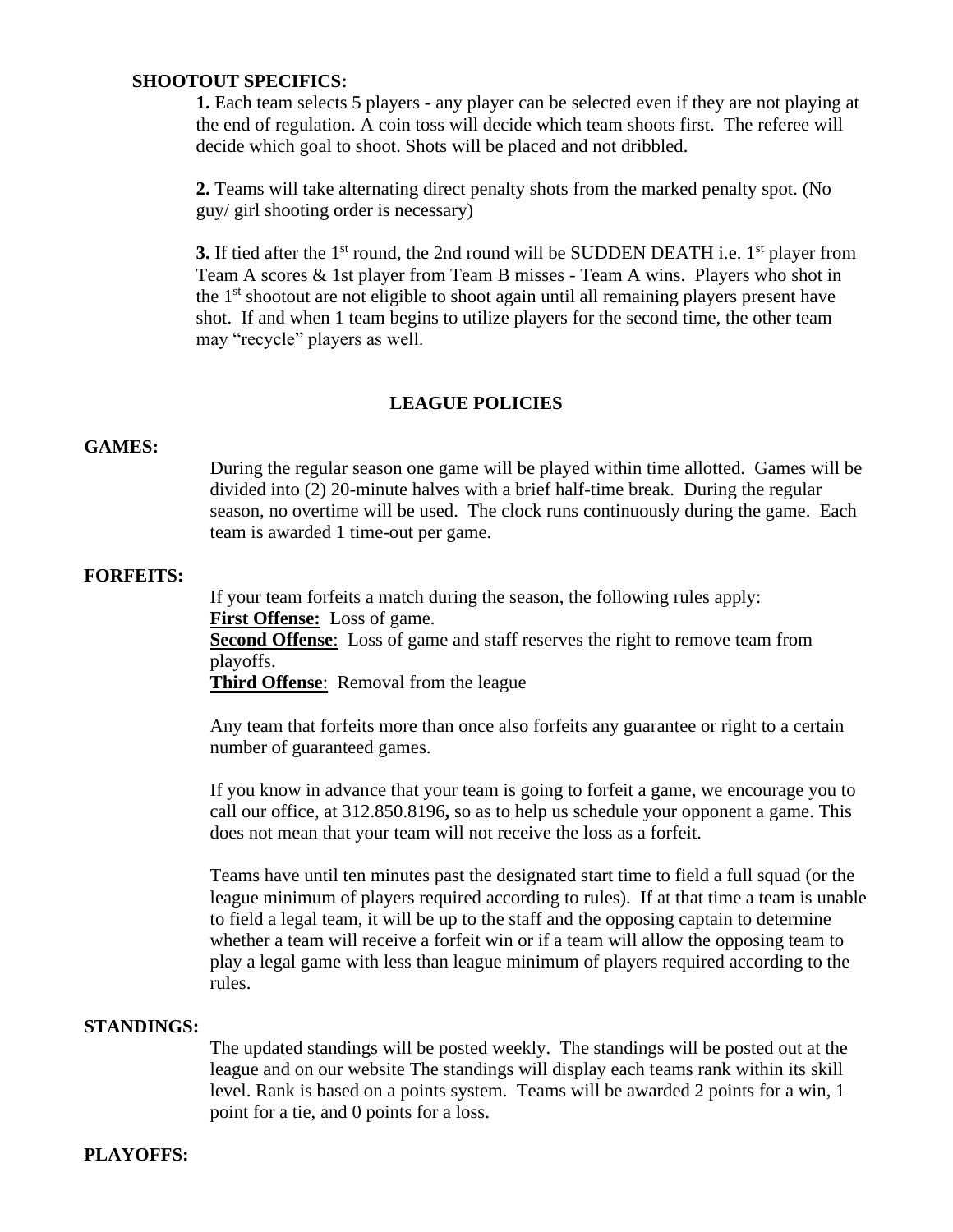Playoffs will begin immediately following the end of the regular season and will typically last between 2 and 3 weeks. After teams have been seeded according to their records all captains will receive an email with the  $1<sup>st</sup>$  week of playoff game times roughly 3 days before their league. **Teams will not receive an email or any other weeks of playoffs!** It is **ALL TEAMS** responsibility to check the playoff brackets at the league or online to find out what time they will be playing the following week if they win. In playoffs it is not uncommon, (and in some cases will be necessary), for teams to have more than one match in a given night. No non-roster players will be allowed during playoffs. All players must have signed the waiver by the second week of the season in order to be eligible for playoffs. All eligible teams will make the playoffs. Playoff eligible teams will be determined on a league by league basis. Teams that have violated the forfeit policy during the course of regular season will not be eligible for playoffs. In certain situations teams at or near the bottom of the standings may not advance to the playoffs. Check with CSSC league coordinator to see if this applies to your league. Playoffs are single elimination.

**Seeding:** Teams are seeded according to total points and strength of schedule**.** Teams may be dropped from their regular season level based on the above criteria. Teams may play more than one game per day/night, and/or play games on days/nights other than the regularly scheduled league day/night if necessary. CSSC reserves the right to schedule playoff games on days other than the leagues regularly scheduled night.

#### **WAIVERS:**

In order to participate in the league, each participant must sign the team waiver. Waivers are provided at the facility must be completed before participating. Players not present the first week of play will still be required to sign a waiver with our staff before participating. Players must sign the waiver by the second week of the season in order to be eligilble for playoffs.

#### **PLAYER ELIGIBILITY:**

Any questions regarding rules, policies, or eligibility of players must be addressed before the start of the playoff game. Any team that would like to challenge the eligibility of an opposing player must do so before the start of the game. Players who have been placed on the roster and signed the waiver are eligible for playoffs. A formal protest may be filed before a game if an opposing player's eligibility is in question. The player in question will be required to provide his/her player information (name, address, phone #, signature) in writing to a CSSC staff member prior to the start of the game. This qualifies as an official protest. Any protest made during a game or after a game will NOT be considered a formal protest. The game will then be played in its entirety as scheduled. Teams will be notified of all rulings on the identified eligibility discrepancy by the following business day – decisions will not be made on site. If the protest is proven to be legitimate, it will result in the forfeiture of the game in question.Games subsequent to the protested game may be rescheduled. The above procedure will also apply for any other "logged" protests. All rulings by CSSC staff are considered final.

#### **STAFF:**

To coordinate and run the league, the officials and/or staff will be available at all times to help the league run as smoothly as possible. If you have questions regarding schedules, policies, rule interpretations, directions to the sponsor bar, etc. please ask.